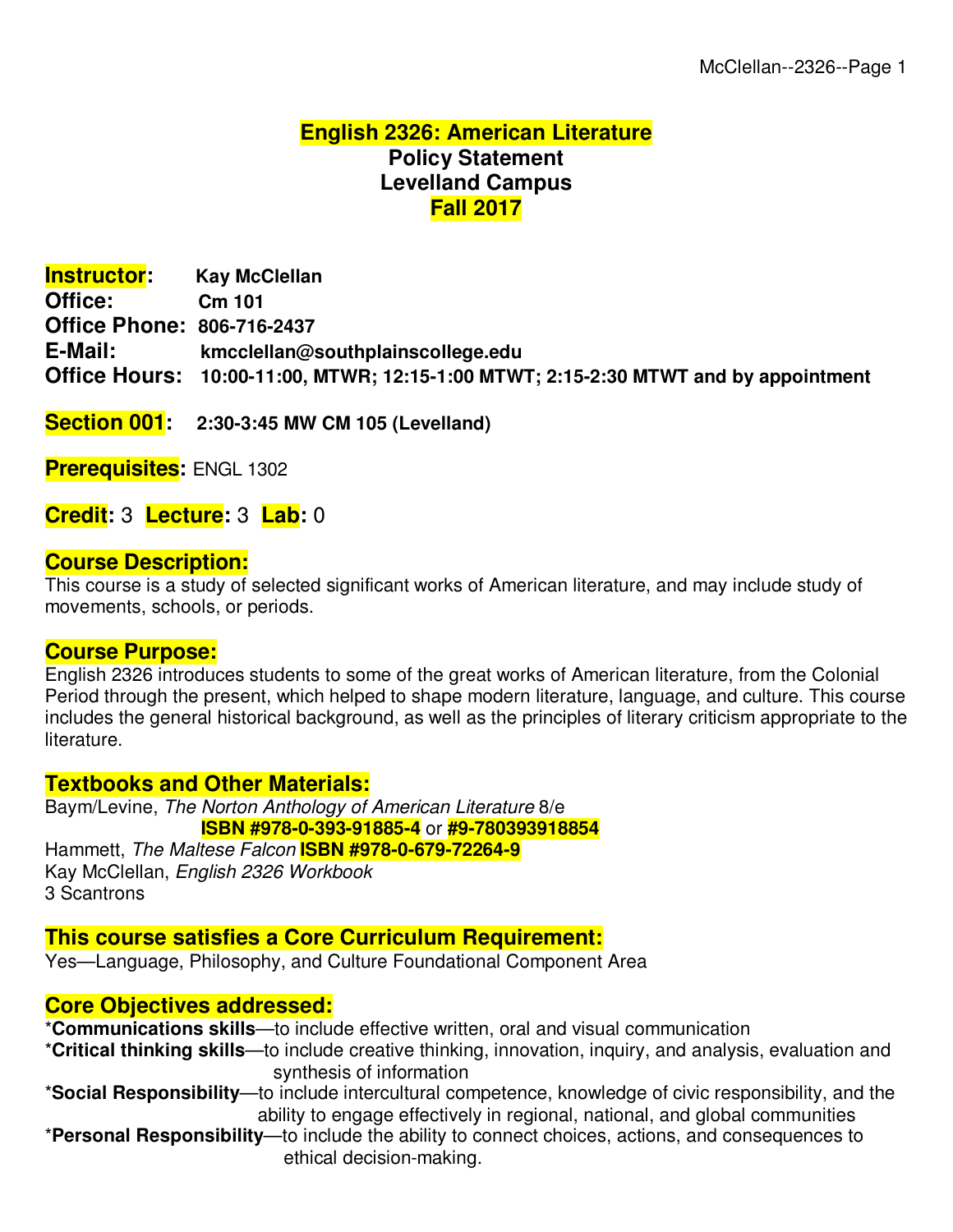**Student Learning Outcomes:** Upon successful completion of the course, students will:

- 1. Understand the distinguishing elements of non-fiction, fiction, poetry, and drama for the appropriate time period;
- 2. Understand the major elements of literature that are highlighted by the instructor;
- 3. Be able to discuss the distinguishing characteristics of American literary movements and analyze literary works as expressions of individual or communal values within the social, political, cultural, or religious contexts of different literary periods;
- 4. Show an understanding and competent application of the elements of the writing process in all writing situations as developed in English 1301 and 1302;
- 5. Show an understanding and refinement of the skills of expository and argumentative writing already developed in English 1301 and 1302;
- 6. Apply critical thinking to the study of literature and to the writing of analytical essays;
- 7. Use a library and relevant internet sources for research purposes;
- 8. Research and write an accurately documented paper, using MLA style or other;
- 9. Participate in class discussions and group work over the literature in the course;
- 10. Make constructive suggestions for others' work during peer critiques or presentations.

# **Student Learning Outcomes Assessment:**

A pre- and post-test or writing assignment rubric may be used to determine the extent of improvement that the students have gained during the semester.

## **Course Evaluation:**

Students' work will be evaluated by means of A, B, C, D, or F: Superior, Good, Average, Poor, or Unacceptable. Numerical grades are assigned for convenience in averaging grades only. All assignments must be completed and turned in on the date due before students are eligible to pass the class. Late work may be dropped one letter grade. **Students who have not turned in all the assigned work by the final drop day for instructors will be dropped from the course.**

# **Essay/Paper Assessment Guidelines:**

- \***The "A" essay** is perfectly formatted, with three or fewer spelling/wrong word and/or grammatical errors. It also has an excellent title, strong thesis, good transitions, an introduction with a hook, a thoughtful conclusion, and well-supported main points in the body paragraphs. The writing is lively and intelligent; there are no sentence structure errors.
- \***The "B" essay** at the 1301 level contains all of the above with one or two more errors.
- \***The "C" essay** has a thesis, introduction, and conclusion, but lacks support and has multiple errors.
- \***The "D" essay** contains one or more of the following problems: lack of a strong thesis, lack of a strong organizational pattern, weak introduction and/or conclusion, formatting errors, multiple spelling and grammatical errors, and/or sentence structure issues (fragments and run-ons).
- \***The "F" essay** does not meet the minimum requirements for a 1301-level essay assignment. Some examples of "F" essays are 1) those written on a topic that has not been approved; 2) those that do not meet the minimum word count; or 3) those that are not written in the required format.

# **Grading Policy:**

 25%--Unit Tests 25%--Daily Quizzes 25%--Assessment 25%--Literary Paper (students who miss Peer Editing are dropped a letter grade on the paper) 100%--Total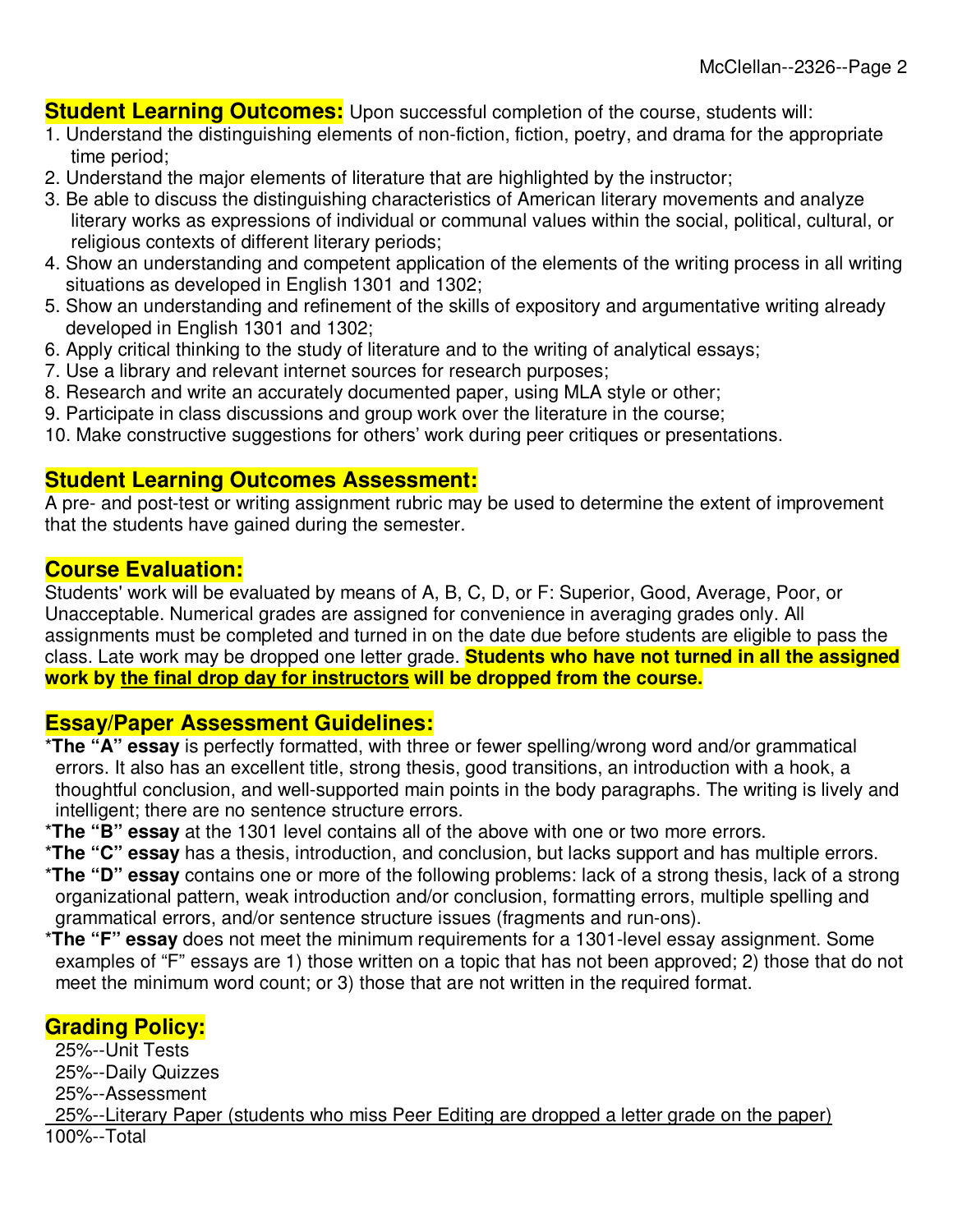# **Peer Editing:**

\*students who don't have a completed Rough Draft by 20 minutes into the period will not be allowed to Peer Edit--**with no exceptions**;

\*not doing Peer Editing on the **Literary Paper** will drop your Literary Paper one letter grade; Peer Editing doesn't count on the Literary Paper Revision;

\*circle any problems that you see on other people's papers; otherwise, don't write on other people's papers;

\*answer the questions on the editing sheets; use n/a for non applicable;

\*spell out all words on the editing sheets, even "yes" and "no".

# **Missed Quizzes:**

\***Reading quizzes** can't be made up;

\***Video quizzes** can be made up **if** the student passes the quiz; passing a video quiz will give the student a quiz grade and make up for an absence.

# **Missed Tests:**

A missed test needs to be made up with a week of the student's return to class.

# **Late Work:**

\***Take-Home Tests** will be accepted on the due date or the following class period without penalty; they won't be accepted after that.

\***The Literary Paper or its Revision** will be accepted on the due date or the following class period without penalty; it won't be accepted after the last day of regular class and will be dropped a letter grade if turned in more than one class period after the due date.

#### **Two Ways To Be Exempt From the Final:** 1. have **1 or 0 absences**; or 2. have **an A average**.

## **Student Responsibilities:** Students are expected to

- 1. Be on time and regularly attend class.
- 2. Be responsible for having an appropriate attitude and using appropriate language in academic environments; not use condescending, inflammatory, threatening, or profane rhetoric, whether verbally or in written form, in academic environments.
- 3. Have respectful behavior toward instructor and classmates in order to contribute to the atmosphere necessary for learning.
- 4. Be responsible for courteous actions to others, especially by putting away cell phones and other distractions while in class.
- 5. Be responsible for writing down all grades and applying them to the grading scale used for the class, which is shown in the course's policy statement/syllabus.
- 6. Submit all assignments in accordance with due dates, formats, and requirements.
- 7. Avoid all forms of cheating and plagiarism on all assignments, including improper collaboration.
- 8. Ask questions when something is unclear.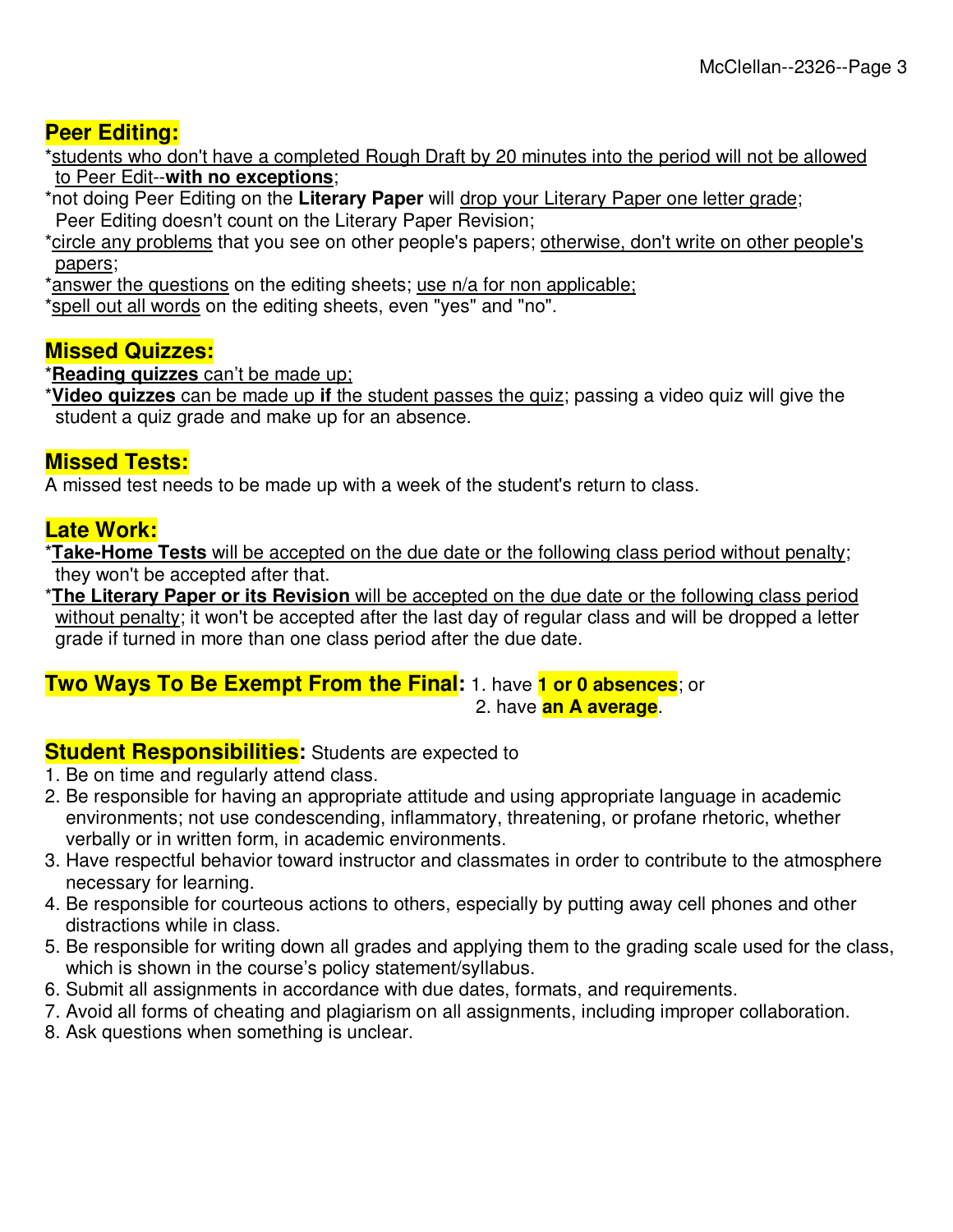**SPC Attendance Policy:** according to the "Class Attendance" policies stated below in the SPC General Catalog: Students are expected to attend all classes in order to be successful in a course. The student may be administratively withdrawn from the course when absences become excessive as defined in the course syllabus.

When an unavoidable reason for class absence arises, such as illness, an official trip authorized by the college or an official activity, the instructor may permit the student to make up work missed. It is the student's responsibility to complete work missed within a reasonable period of time as determined by the instructor.

Students who enroll in a course but have "Never Attended" by the official census date, as reported by the faculty member, will be administratively dropped by the Office of Admissions and Records. A student who does not meet the attendance requirements of a class as stated in the course syllabus and does not officially withdraw from that course by the official census date of the semester, may be administratively withdrawn from that course and receive a grade of "X" or "F" as determined by the instructor. ... It is the student's responsibility to be aware of [the Instructor's attendance] policy.

# **My Attendance Policy:**

Students who miss half the period will be counted absent. **Students with more than four absences**  don't meet the minimum standards of the class and will be dropped. Students who are borderline (59,69,79,89) at the end of the semester will be moved up a letter grade if they have 1 or 0 absences. **The final is optional for students with an A average or 1 or 0 absences. Students who are 5 or more minutes late will be counted absent each time after the second time.**

## **Plagiarism and Cheating:**

\*Complete honesty is required in all course work.

\***Plagiarism or cheating of any kind, including taking pictures of a quiz or a test or the answers, will result in an F in the course.**

# **Student Code of Conduct Policy:**

Any successful learning experience requires mutual respect on the part of the student and the instructor. Neither instructor nor student should be subject to others' behavior that is rude, disruptive, intimidating, aggressive, or demeaning**.** Student conduct that disrupts the learning process or is deemed disrespectful or threatening shall not be tolerated and may lead to disciplinary action and/or removal from class.

# **Disability Statement:**

Students with disabilities, including but not limited to physical, psychiatric, or learning disabilities, who wish to request accommodations in this class should notify the Disability Services Office early in the semester so that the appropriate arrangements may be made. In accordance with federal law, a student requesting accommodations must provide acceptable documentation of his/her disability to the Disability Services Office. For more information, call or visit the Disability Services Office at Levelland (Student Health & Wellness Office) 806-716-2577, Reese Center (Building 8) 806-716-4675, or Plainview Center (Main Office) 806-716-4302 or 806-296-9611.

## **Nondiscrimination Policy:**

The instructor will do his or her best not to discriminate on the basis of age, color, disability, ethnic background, gender, national origin, race, religion, sexual orientation, or veteran status.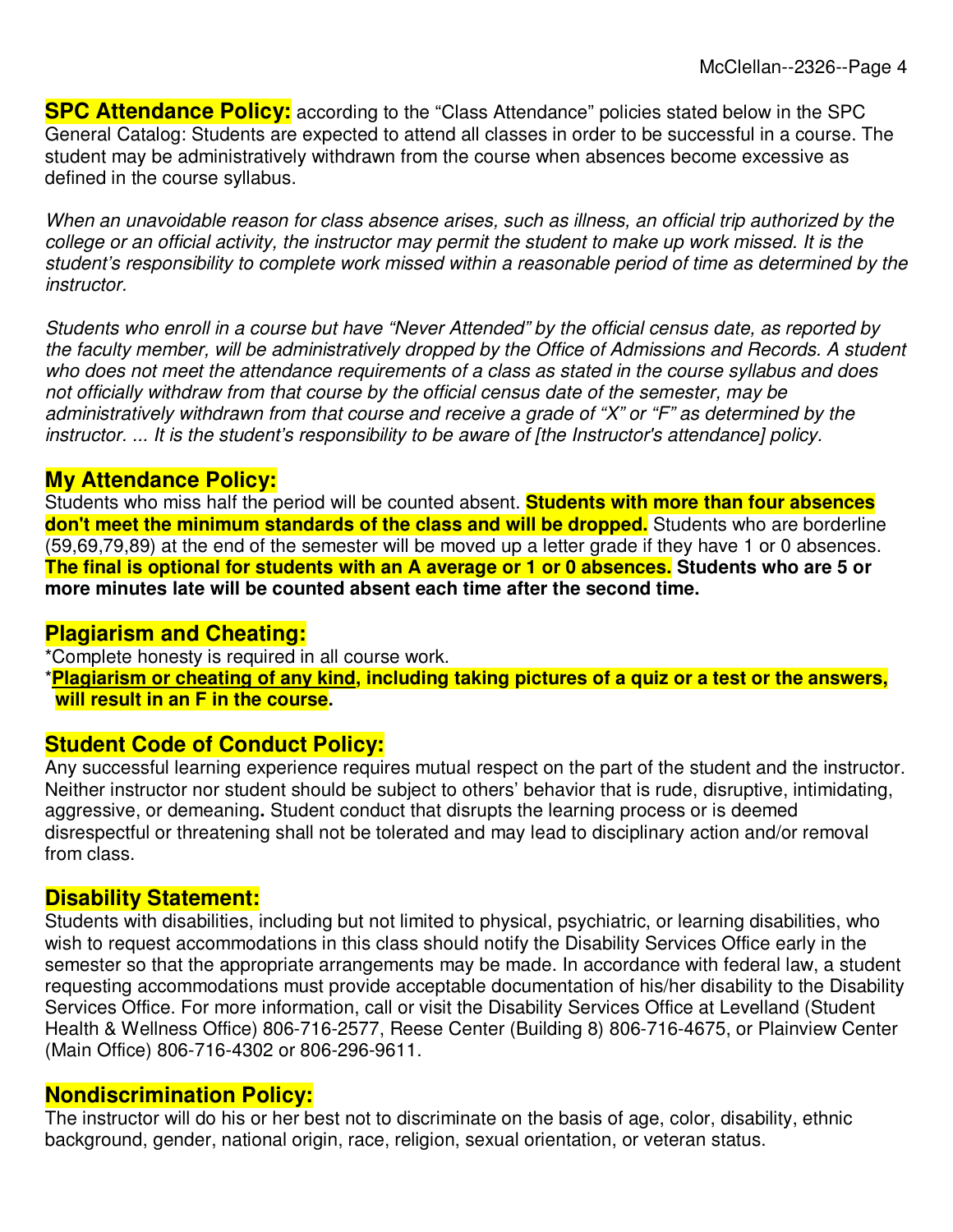#### **Diversity Statement:**

In this class, the instructor will endeavor to establish and support an environment that values and nurtures individual and group differences and encourages engagement and interaction. Understanding and respecting multiple experiences and perspectives will serve to challenge and stimulate all participants to learn about others, about the larger world, and about themselves.

# **Campus Concealed Carry:**

Texas Senate Bill - 11 (Government Code 411.2031, et al.) authorizes the carrying of a concealed handgun in South Plains College buildings only by persons who have been issued and are in possession of a Texas License to Carry a Handgun. Qualified law enforcement officers or those who are otherwise authorized to carry a concealed handgun in the State of Texas are also permitted to do so. Pursuant to Penal Code (PC) 46.035 and South Plains College policy, license holders may not carry a concealed handgun in restricted locations. For a list of locations, please refer to the SPC policy at: (http://www.southplainscollege.edu/human\_resources/policy\_procedure/hhc.php). Pursuant to PC 46.035, the open carrying of handguns is prohibited on all South Plains College campuses. Report violations to the College Police Department at 806-716-2396 or 9-1-1.

**Paper Standards:** Papers not abiding by the following standards will not be accepted.

**\*Font:** use **Courier New #12** only

**\*Spacing: double space** throughout the paper, **(even in heading)**

**\*Margins:** have a **one inch margin** all around the page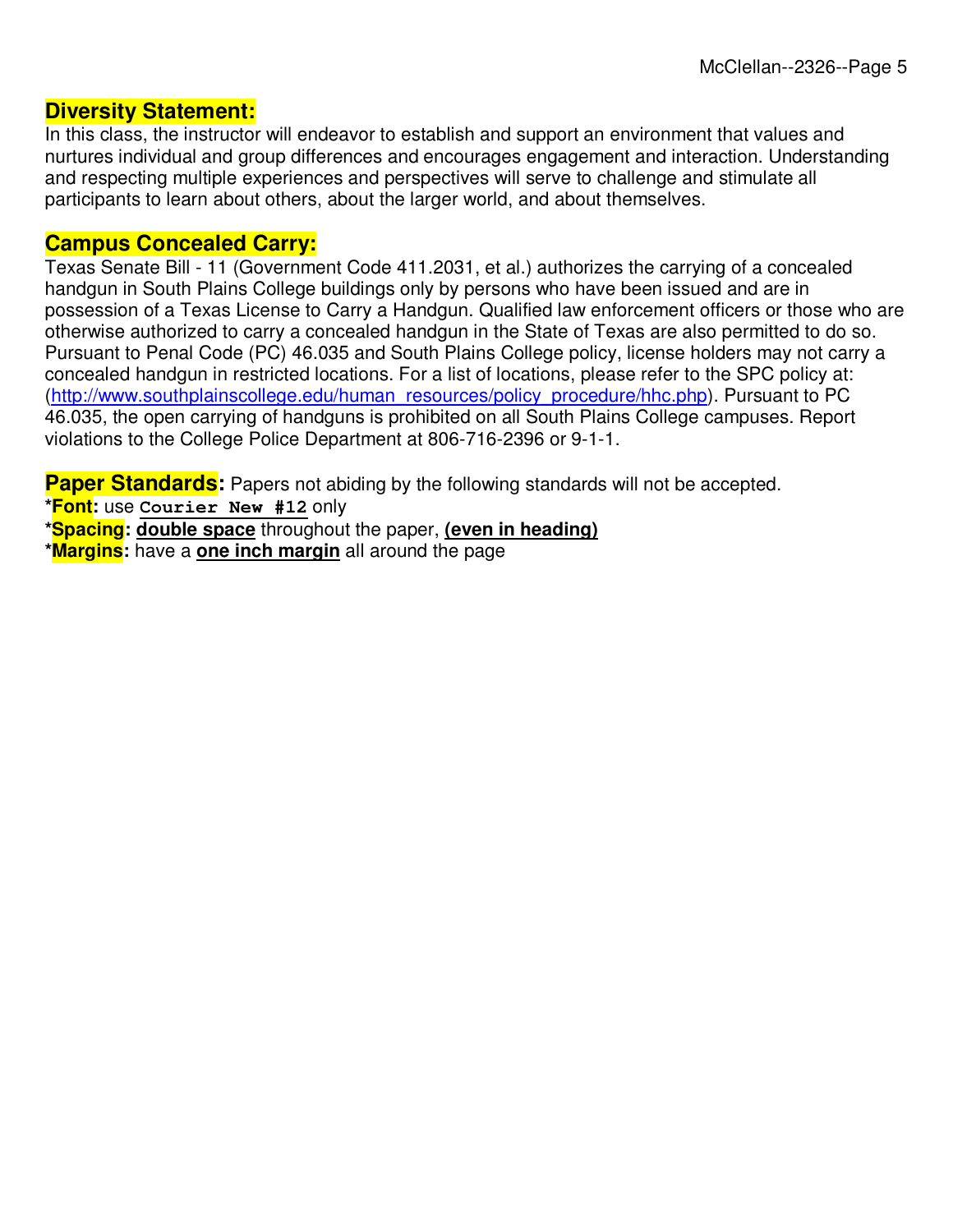# **Class Rules**

# **Violating a class rule at any time can result in a student's being expelled from class with an F.**

## **Students will be dropped with an F if they:**

\*Create a hostile working and learning environment by disturbing the class; this could be by slamming books, muttering under their breath, yelling, or otherwise demonstrating abusive behavior, like raising their voices, calling me or their classmates derogatory names, making threats, etc

\*Use obscenity, crudeness, or rudeness when addressing me or their classmate

\*Take pictures of example papers, quiz answers, or test answers.

#### **Hoods and Ear Buds may not be worn in class.**

#### **Example Papers:**

\*Anyone who leaves the classroom before all example papers are accounted for or who takes a picture of them will be given an **F in the course**.

\*Anyone who leaves the classroom with an example paper will be given an **F in the course**.

#### **Classroom Etiquette:**

\*You need to stay on task (no talking, texting, surfing the net, etc. while class is in session).

- \*You shouldn't make inappropriate remarks or use profanity.
- \***You shouldn't make noise with electronic gadgets.** If you're in a true emergency situation, take your call/text in the hall, take care of your business, and don't disturb the class when you come back.

\*You shouldn't be talking when I'm talking or when a classmate is asking a question.

\*Drinks should have lids or caps.

#### **Writing Perimeters: Do not write on things that are:**

\*illegal

\*X rated

\*offensive (including using a condescending or inflammatory tone)

\*concerning hate groups

\*concerning blood and guts (including abortion, butchering an animal, trapping, taxidermy)

**Note:** The instructor reserves the right to modify the course syllabus and policies, as well as notify students of any changes, at any point during the semester.